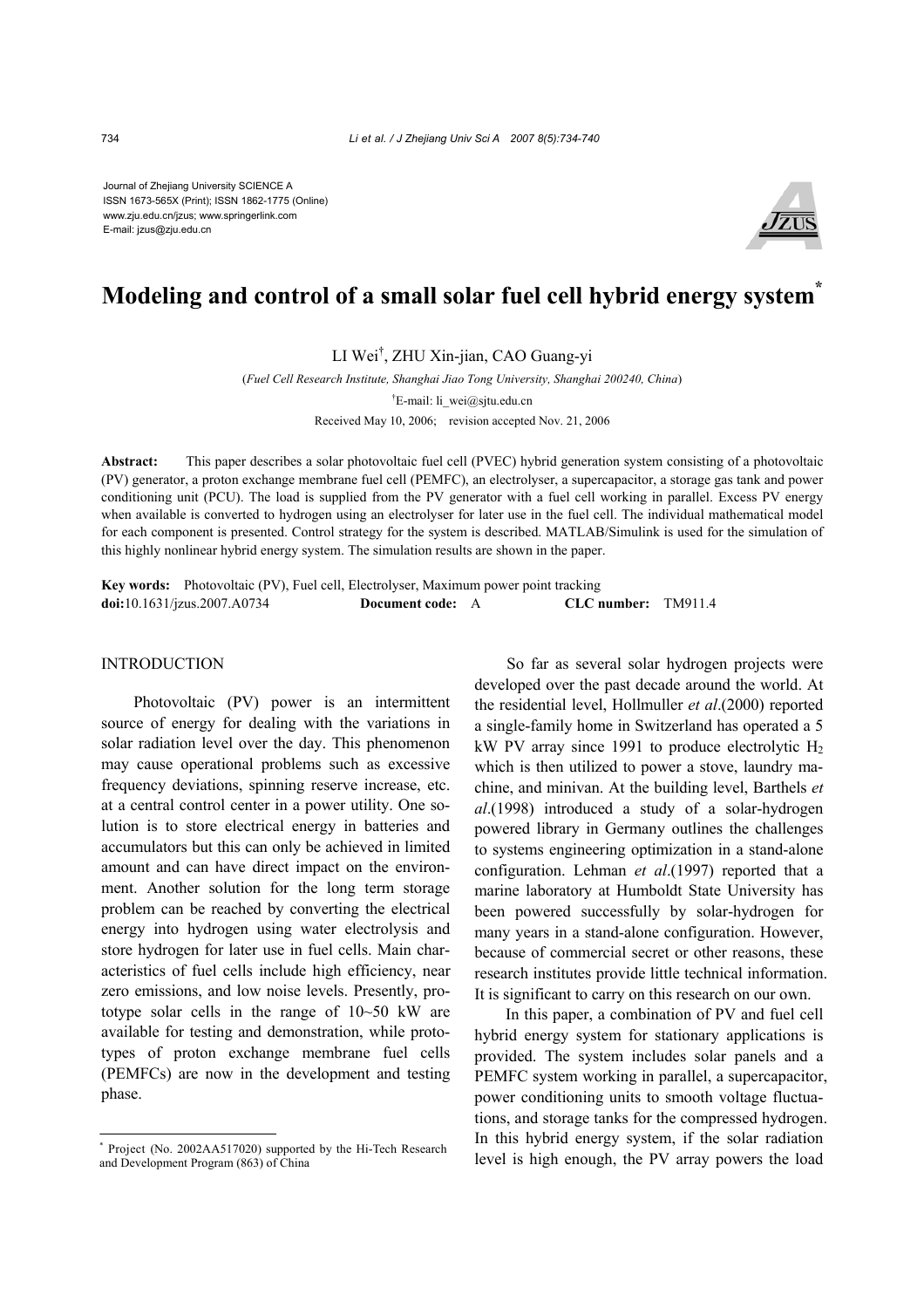and the excess power is stored in hydrogen by the electrolyser. Otherwise, the fuel cell is switched on to generate electricity to complement any shortfall in solar radiation. A forward-facing simulation software for photovoltaic fuel cell (PVEC) hybrid system based on MATLAB/Simulink is developed and the simulation models of PVFC hybrid system are also built, and are used as a main method to study PVFC control strategy.

Basically, the hybrid system will be operating under transient conditions most of the time due to the intermittent nature of solar radiations. Therefore, the objective of this work is to model the system and to conduct transient analysis of its operation under varying solar conditions. The suggested system will be dimensioned to provide electricity in stand-alone mode. The work includes modelling and computer simulations using available commercial software to study the transient behavior of the hybrid energy system. Simulation results are also shown in the paper.

#### CONFIGURATION

As shown in Fig.1, PVFC hybrid power system includes a photovoltaic (PV) generator, a proton exchange membrane fuel cell (PEMFC), an electrolyser, a supercapacitor, a storage gas tank and power conditioning unit (PCU). In this hybrid power system, the fuel cell is used to produce power if the load power exceeds that produced from the PV generator. It can also function as an emergency generator, if the

PV generator system fails. An electrolyser converters electricity into chemical energy which produces hydrogen which can be stored in pressure tanks and used for fuel cell later. A supercapacitor is an energy storage device constructed like that of a battery and is used for the safe operation of the fuel cell component and also to supply power during transient load conditions. In addition, a control system is required to monitor and guide the operation of the components of the system.

# SIMULATION MODELS FOR PVFC HYBRID **SYSTEM**

One of the goals of this paper is to simulate the operation of PVFC hybrid energy system as accurately as possible so that realistic optimal control strategies can be found. To achieve this aim, one needs a set of relatively detailed models. In this section, the individual mathematical model for each component was developed in MATLAB, and the model, simulation and control of the systems was developed using Simulink.

#### **Photovoltaic array model**

The current-voltage characteristics of a photovoltaic cell are characterized by a parametric diode model proposed by Roger and Maguin (1982) and Green (1981). A detailed approach to PV cell module or array modelling based on a mathematical description of the equivalent electrical circuit of a PV cell is given in (Ro and Rahman, 1998).



**Fig.1 Block diagram of the PVFC hybrid power system**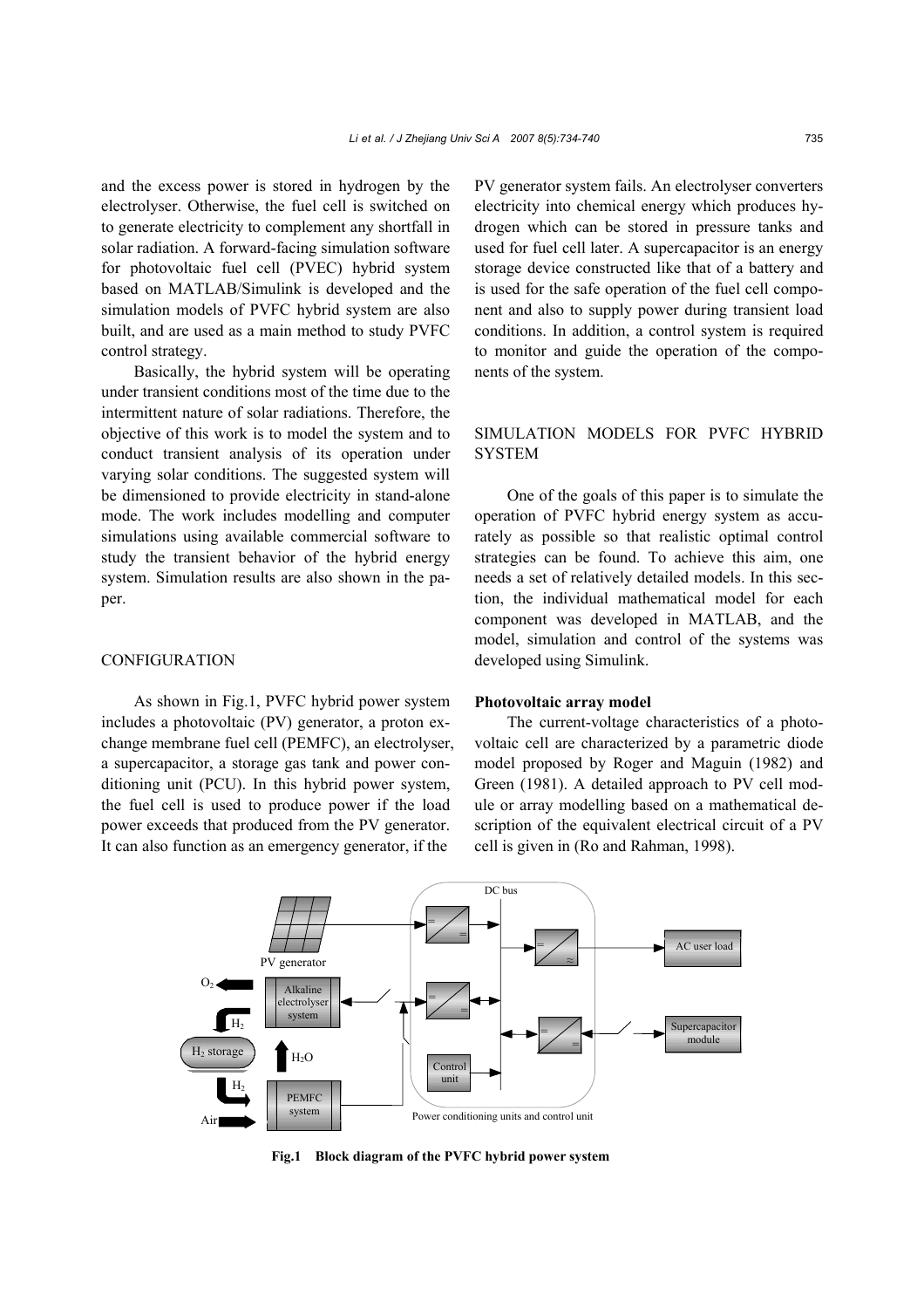$$
I_{\rm PV} = I_{\rm ph} - I_{\rm o} \left[ \exp \left\{ \frac{q(V_{\rm PV} + I_{\rm PV}R_{\rm s})}{AKT} \right\} - 1 \right] - \frac{V_{\rm PV} + I_{\rm PV}R_{\rm s}}{R_{\rm sh}}, (1)
$$

$$
I_o = I_{or} \left(\frac{T}{T_r}\right)^3 \exp\left\{\frac{qE_G}{KA} \left(\frac{1}{T_r} - \frac{1}{T}\right)\right\},\tag{2}
$$

$$
I_{\rm ph} = \{I_{\rm scr} + k_{\rm i}(T - T_{\rm r})\}\lambda/100,
$$
 (3)

$$
I_{\rm PV}\left(1+\frac{R_{\rm s}}{R_{\rm sh}}\right) = n_{\rm p}I_{\rm ph} - n_{\rm p}I_{\rm o}\left[\exp\left\{\frac{q(V_{\rm PV} + I_{\rm PV}R_{\rm s})}{AKT}\right\} - 1\right] - \frac{(V_{\rm PV} + I_{\rm PV})/n_{\rm s}}{R_{\rm sh}},\tag{4}
$$

$$
P_{\text{PV}} = n_{\text{p}} I_{\text{ph}} V_{\text{PV}} - n_{\text{p}} I_{\text{o}} \left[ \exp \left\{ \frac{q(V_{\text{PV}} + I_{\text{PV}} R_{\text{s}})}{AKT} \right\} - 1 \right] V_{\text{PV}}
$$

$$
- \frac{((V_{\text{PV}} + I_{\text{PV}})/n_{\text{s}})V_{\text{PV}}}{R_{\text{sh}}}, \tag{5}
$$

where  $I_{\text{PV}}$  is the PV cell output current,  $I_{\text{ph}}$  is light current, *I*o is diode reverse saturation current, *I*or is saturation current,  $I_{\text{scr}}$  is the short-circuit current,  $A$  is the ideality factor,  $E_G$  is the band gap for silicon,  $K$  is Boltzmann's constant,  $k_i$  is the short-circuit current temperature coefficient at  $I_{\text{scr}}$  *q* is the electron charge,  $R_s$  and  $R_{sh}$  are the series resistance and shunt resistance respectively. *T* is the PV cell temperature.  $T_r$  is the reference temperature.  $V_{PV}$  is the PV cell output voltage and *I*<sub>PV</sub> is the PV cell output current.  $λ$ is the irradiance.

## **Fuel cell model**

The *U*-*I* characteristics of a PEM fuel cell presented in Fig.2 can be divided into three regions, which are governed by different overvoltages. Activation overvoltage dominates at low current densities. The middle of the region is governed by the ohmic losses and bending down of the polarization curves due to the concentration overvoltage. The cell voltage model was studied empirically and physically by many researchers. In this study, a generalized electrical model of PEMFC is developed by using a combination of physical and empirical modelling techniques developed by Mann *et al*.(2000) and Amphlett *et al*.(1995).

The output voltage of each cell was defined with Eq.(6) as a function of the thermodynamic equilibrium potential (*E*) corresponding to the overall chemical reaction expressed in Eq.(7), the active-



**Fig.2 Typical** *U***-***I* **characteristic of a fuel cell**

tion overvoltage  $(\eta_{\text{act}})$  and the ohmic overvoltage (*η*ohm):

$$
P_{\text{fc}} = nV_{\text{fc}}I_{\text{fc}} = nI_{\text{fc}}(E_{\text{Nernst}} - \eta_{\text{act}} + \eta_{\text{ohm}}),
$$
 (6)

$$
H_2(g) + \frac{1}{2}O_2(g) \to H_2O(l) + e^-, \tag{7}
$$

$$
E_{\text{Nemst}} = 1.229 - 0.85 \times 10^{-3} (T - 298.15)
$$
  
+4.308 × 10<sup>-5</sup>  $T[\ln(p_{\text{H}_2}) + 0.5 \ln(p_{\text{O}_2})]$ , (8)

$$
\eta_{\text{act}} = \xi_1 + \xi_2 T + \xi_3 T[\ln(c_{\text{O}_2})] + \xi_4 T[\ln(i)],\tag{9}
$$

$$
\eta_{\text{ohm}} = -i(R^{\text{electronic}} + R^{\text{proton}}) = -iR^{\text{internal}},\qquad(10)
$$

$$
R^{\text{proton}} = r_{\text{m}} l / A,\tag{11}
$$

2  $\sim$   $\sigma_2$ 

$$
r_{\rm m} = \frac{181.6[1+0.03(i/A)+0.062(T/303)^{2}(i/A)^{2.5}}{[\lambda_{\rm m}-0.634-3(i/A)]\exp(4.18[(T-303)/T])}, (12)
$$

where  $P_{\text{fc}}$  is the stack power, *n* is the cell number,  $V_{\text{fc}}$ is cell voltage,  $I_f$ <sub>c</sub> is cell current,  $E$  is the open circuit voltage,  $\eta_{\text{act}}$  is the activation overvoltage,  $\eta_{\text{ohm}}$  is the ohmic overvoltage, *T* is the temperature,  $p_{\text{H}_2}$  is the hydrogen reactant partial pressure,  $p_{0}$  is the oxygen reactant partial pressure, *A* is the active cell area,  $i$  is the current,  $c_{0}$  is oxygen concentration at the cathode,  $r<sub>m</sub>$  is the membrane specific resistivity for the flow of hydrated protons, *l* is the thickness of the polymer membrane, *λ*m is membrane water content, *ξ<sup>i</sup>* are empirical coefficients for calculating activation overvoltage. According to Eqs. $(6)$   $\sim$  (12), the electricity model is applicable for PEMFC stack of various configurations and operating conditions.

## **Electrolyser model**

The electrolyser model is based on a combination of fundamental thermodynamics, heat transfer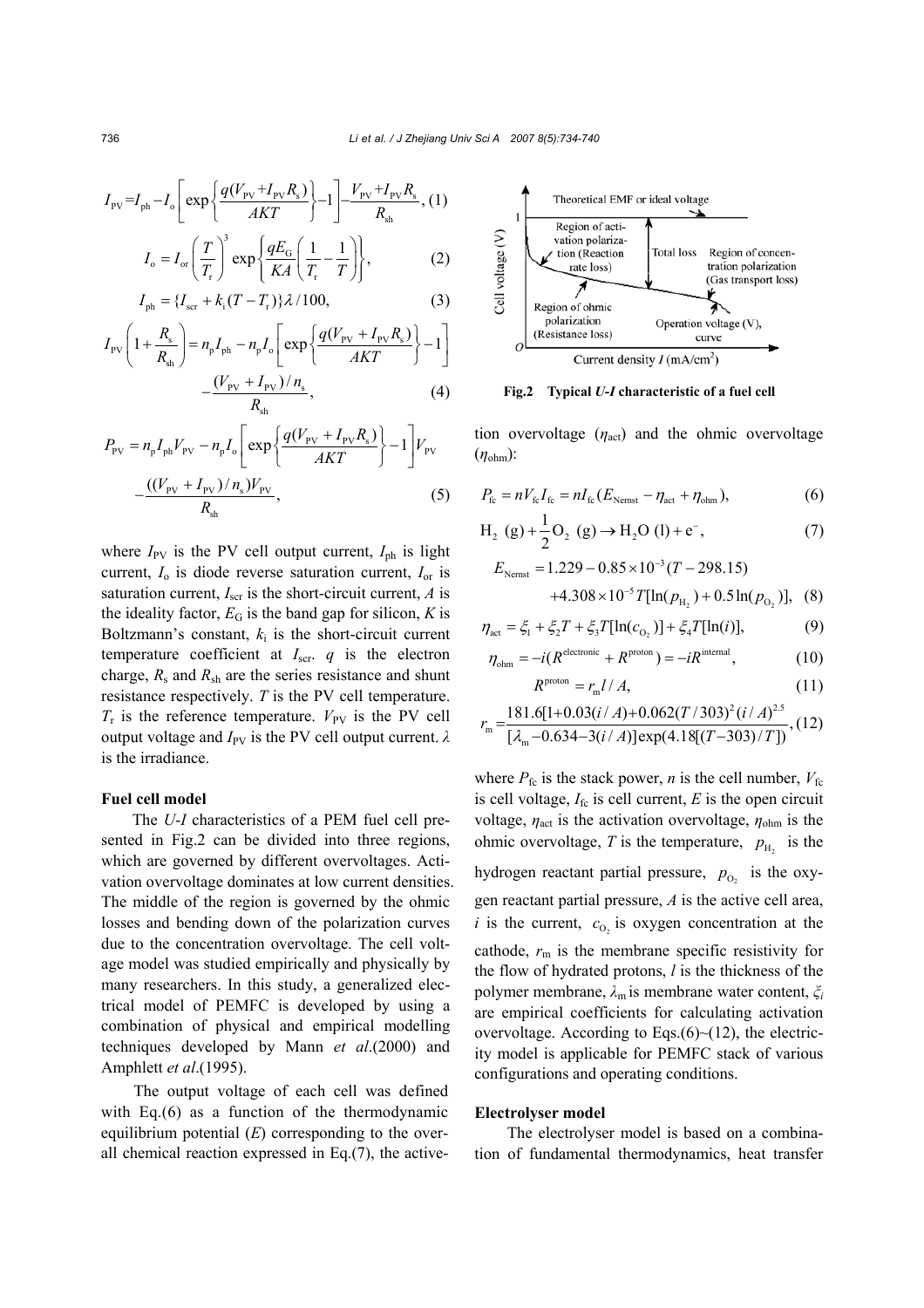theory, and empirical electrochemical relationships. The electrode kinetics of an electrolyser cell can be modelled using empirical voltage-current (*U*-*I*) relationships. Empirical *U*-*I* models for electrolyzers were suggested by Hug *et al*.(1993) and Vanhanen *et al*.(1996), to mention a few. The basic form of the *U*-*I* curve for a known operation temperature is shown below (Ulleberg, 2003):

$$
U = U_{\text{rev}} + \frac{r}{A}I + s \log\left(\frac{t}{A}I + 1\right),\tag{13}
$$

where  $U$  is operation cell voltage,  $U_{\text{rev}}$  is reversible cell voltage, *r* is ohmic resistance of electrolyte, *s*, *t* are coefficients for over-voltage on electrodes, *A* is area of electrode, *I* is current through cell.

Fig.3 shows the plot of the voltage for an alkaline water electrolyser cell vs the current density at high and low operation temperatures. The difference between the two *U*-*I* curves is mainly due to the temperature dependence of the over-voltages.



**Fig.3 Typical** *U***-***I* **characteristic of a electrolyser cell**

The actual flow rates of hydrogen and oxygen production or water consumption in an electrolyser cell can be calculated by:

$$
\dot{m}_{\text{H}_2} = 2\dot{m}_{\text{O}_2} = \dot{m}_{\text{H}_2\text{O}} = \eta_{\text{F}} \frac{N_s I}{nF},\tag{14}
$$

where  $\dot{m}_{\text{H}_2}$  is hydrogen production rate,  $\dot{m}_{\text{O}_2}$  is oxygen production rate,  $\dot{m}_{\text{H}_2O}$  is water consumption rate,  $\eta_F$  is Faraday's efficiency,  $N_s$  is number of series cells, *I* is input current to electrolyser, *n* is number of electrons per mole, *F* is Faraday's constant.

#### **Supercapacitor model**

A supercapacitor is an energy storage device with a construction similar to that of a battery. It has two electrodes immersed in an electrolyte with a separator between the electrodes. Burke (2000) proposed that the surface area of the electrode materials used in supercapacitor is  $500~2000$  m<sup>2</sup>/g, which is much greater than that used in conventional capacitor electrodes. Therefore, a supercapacitor can store greater amounts of energy than conventional capacitors, and can deliver more power than batteries. The voltage-current relationship of the supercapacitor is expressed by:

$$
U_{\text{SCap}} = ESR \times I_{\text{SCap}} + \frac{1}{C} \int_0^t (I_{\text{SCap}} - I_{\text{dis}}) dt + U_{\text{SCap}}(0), (15)
$$

where *ESR* is the internal equivalent series resistance.  $U_{\text{SCap}}$  is the voltage of the capacitor.  $I_{\text{SCap}}$  is the current of the capacitor.  $I_{dis}$  is the self-discharge current. And  $U_{\text{SCap}}(0)$  is the initial voltage across the capacitance *C*.

## **Power conditioning unit model**

Vosen and Keller (1999) provided a mathematical model for the power conditioning units that is based on empirical efficiency curves for electrical converters (DC/DC) or inverters (DC/AC). Three different models which are used to describe the PCU as an energy converster are linear, quadratic, and piecewise linear models. The quadratic model is the best model among all the models to represent all PCUs in the system study because its parameters have physical meaning of the PCU and are very simple for programming (Abd El-Aal *et al.*, 2006).

The output power in this model can be represented as:

$$
P_{\text{out}} = \begin{cases} C_0 + C_1 P_{\text{in}} + C_2 P_{\text{in}}^2, & P_{\text{standby}} \le P_{\text{in}} \le P_{\text{in,max}}; \\ 0, & \text{otherwise.} \end{cases} (16)
$$

The parameters of the model  $(C_i)$  are extracted from experimental data using the least-squares method.

#### **Gas storage model**

The hydrogen storage model is based on the ideal gas law. The mathematical model for the hy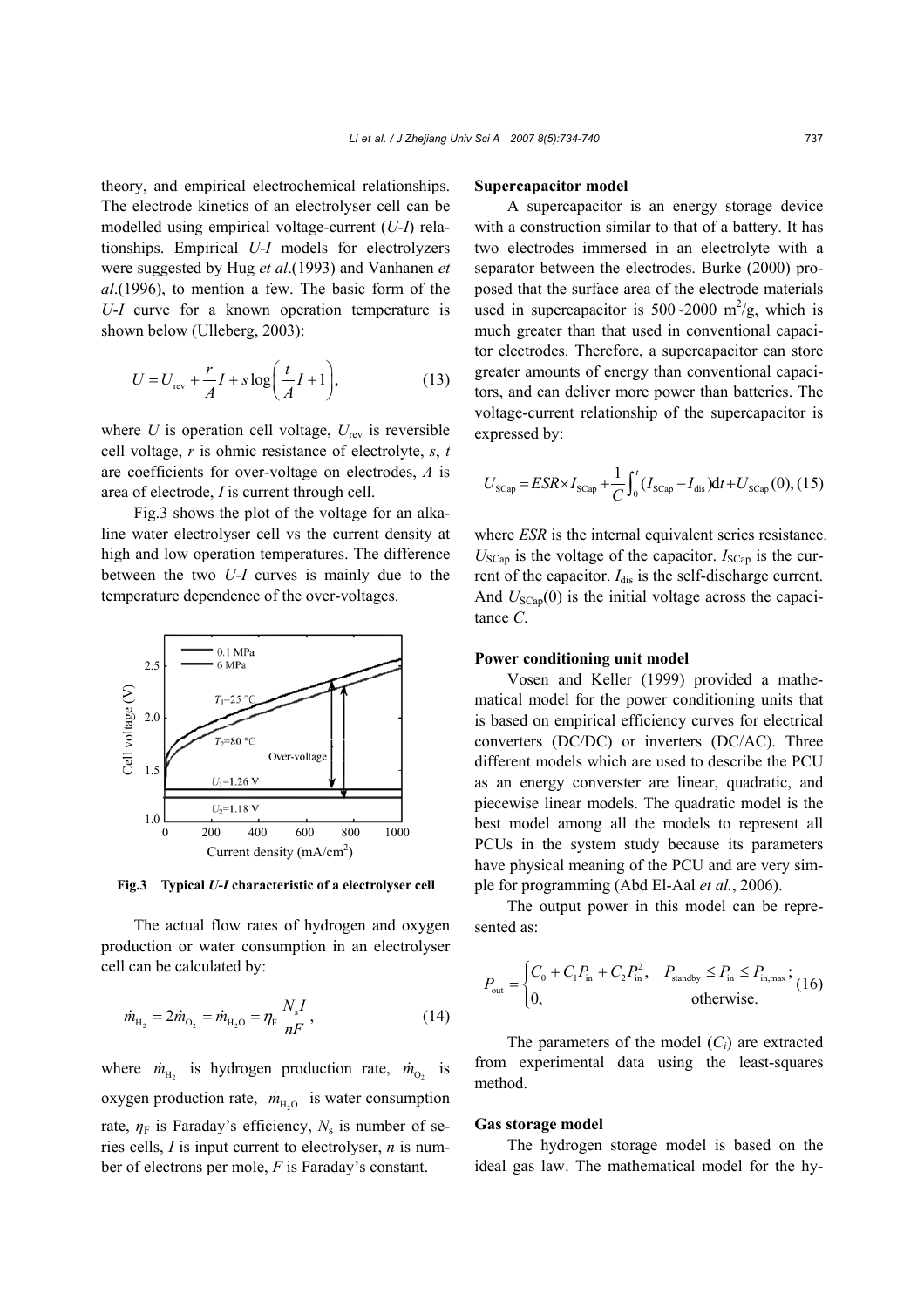drogen pressure *p* in a storage tank can be calculated from:

$$
p = nRT/V, \tag{17}
$$

where  $p$  is the hydrogen pressure inside the tank,  $n$  is the number of moles, *R* is the universal gas constant, *T* is the temperature of the gas and *V* is the volume of the tank.

# CONTROL DESIGN AND SIMULATION RE-SULTS

## **Control strategy for PVFC**

The input data such as solar radiation and ambient temperature are fed in to calculate the amount of energy that can be generated by the PV generator. The value of PV output power  $(P_{PV})$  is compared with the load demand energy  $(P_L)$  to determine the distribution of energy flow between the storage unit and the load. Surplus PV energy is stored in the form of hydrogen by the electrolyser  $(P_{el})$  and deficit energy can be taken from hydrogen by the fuel cell  $(P_{\text{fc}})$ back-up generator.

A flow diagram of the control strategy for the PVFC hybrid system is shown in Fig.4.

According to Fig.4, the control strategy is based



**Fig.4 Basic flow diagram of the control strategy for the PVFC system**

on the following three different cases:

(1) If  $P_{PV} > P_L$ , then  $P_{el} = P_{PV} - P_L$ . That is, if the radiation level is high enough, the PV array empowers the load and the excess power is stored in hydrogen by the electrolyser.

(2) If  $P_{PV}$ < $P_L$  and  $P_L$ − $P_{PV}$ ≤ $P_{fc}$ , then  $P_L$ − $P_{PV}$ = $P_{fc}$ . That is, if the PV generator cannot power the load, then the load is connected directly to the PV generator and the fuel cell is switched on.

(3) If  $P_{PV}$   $\leq$  *P*<sub>L</sub> and *P*<sub>L</sub>−*P*<sub>PV</sub> $\geq$ *P*<sub>fc</sub>, then *P*<sub>L</sub>=*P*<sub>fc</sub>=0 and  $P_{el} = P_{PV}$ . That is, if the PV generator cannot power the load and the fuel cell fails to start, then the load and fuel cell are disconnected and the electrolyser is connected directly to the PV generator, then the load is connected according to the conditions in Eq.(1) or Eq.(2).

## **Simulation results**

The main technical parameters of the PVFC parts are illustrated in Table 1 and are used in the simulation and calculation in the paper.

The performance of the PVFC hybrid power system is simulated and calculated by simulation software based on the MATLAB/Simulink, and the results are shown as Figs.5~7.

 Two classes of input data are necessary to define the system simulation model. The first class comprises the technical characteristics, and these will be defined for the simulation model. This class was shown in detail in Table 1. The second class of data consists of weather data and user load demand. All these data are stored in files and are called when needed by the used components within the simulation system.

Figs.5~7 show simulation results for a day of the system in one summer day. From Fig.5, it can be seen that the solar radiation varies according to the time. During the period of low solar radiation, the state of charge for hydrogen storage in the tank drops because the hydrogen production is lower than consumption. The fuel cell is switched on. When the solar radiation is high enough, the PV array powers the load and the excess power is stored in hydrogen by the electrolyser. Form 11:00 to 17:00, the user load is at a constant low and the radiation is high. All the power from the PV could be used to run the electrolyser, which gives an ideal situation for high hydrogen production. The fluctuations in the pressure of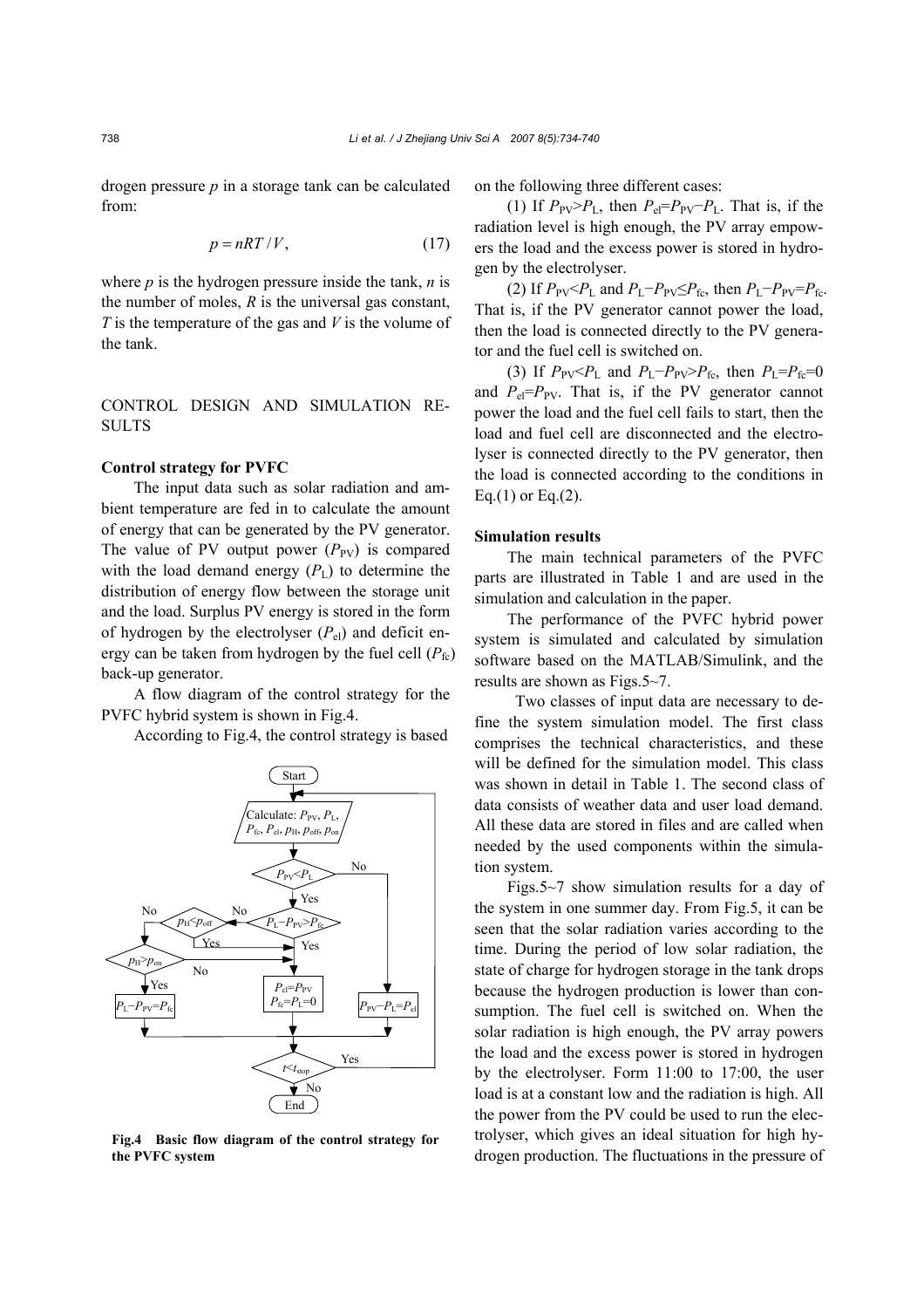| Technical parameters                     | Value                      |
|------------------------------------------|----------------------------|
| Photovoltaic module                      |                            |
| Electron charge $(C)$                    | $1.610\times10^{-19}$      |
| Series resistance $(\Omega)$             | $5 \times 10^{-5}$         |
| Shunt resistance $(\Omega)$              | $5\times10^5$              |
| Boltzmann's constant (Nm/°K)             | $13805\times10^{-23}$      |
| Ideality factor                          | 1.6                        |
| Reference temperature (°K)               | 301.18                     |
| NOCT $(^{\circ}C)$                       | $47 + 2$                   |
| PEMFC system                             |                            |
| Electrical rated power (kW)              | 2                          |
| Membrane water content                   | 8                          |
| Empirical coefficient $(\xi_1)$          | $-0.9514$                  |
| Empirical coefficient $(\xi_2)$          | 0.00312                    |
| Empirical coefficient $(\xi_3)$          | $7.4 \times 10^{-5}$       |
| Empirical coefficient $(\xi_4)$          | $-0.000187$                |
| Width×depth×height $(cm3)$               | $110 \times 70 \times 172$ |
| Permissible ambient temperature (°C)     | $15 - 25$                  |
| Electrolyser                             |                            |
| Operating pressure (bar)                 | 30                         |
| Ambient temperature (°C)                 | $2 - 40$                   |
| Electrolyte temperature (max) (°C)       | 85                         |
| Maximum power (kW)                       | 3.6                        |
| Current density (max) $(mA/cm2)$         | 400                        |
| Hydrogen production (Nm <sup>3</sup> /h) | 0.8                        |
| Oxygen production (Nm <sup>3</sup> /h)   | 0.4                        |
| Supercapacitor module                    |                            |
| Operating voltage (V)                    | $29 - 8$                   |
| Maximum voltage (V)                      | 32                         |
| Minimum voltage (V)                      | 8                          |
| Maximum power (kW)                       | 17.5                       |
| Width×depth×height $(mm3)$               | $110 \times 70 \times 172$ |
| Internal ohmic resistance $(m\Omega)$    | $12 - 18$                  |
| Operating temperature (°C)               | $-50 - 50$                 |
| Leakage current at 28 V (mA)             | 5                          |

**Table 1 The technical parameters of PVFC** 









Fig.6 Output power of PV, fuel cell and load



**Fig.7 Hydrogen production and consumption** 

#### **CONCLUSION**

A small PVFCl hybrid energy system for stand-alone operation is proposed in this paper. In this study, the individual mathematical model for each component was developed in MATLAB, and the model, simulation and control of the systems was developed using Simulink. With solar radiation and temperature data as input and with equations from the literature and information from manufactures specifications, this paper is expected to provide